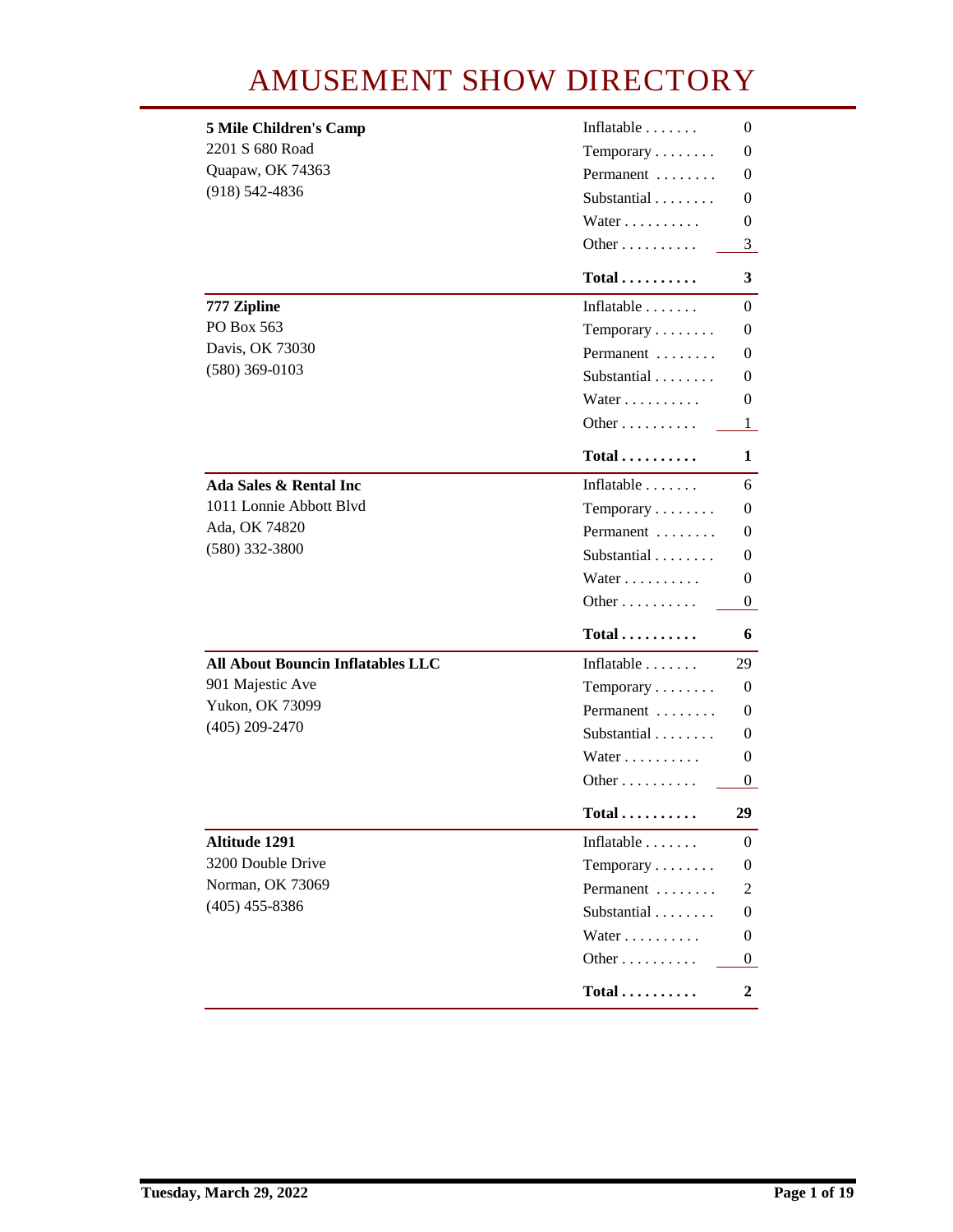| <b>BBs Bounce</b>                   | Inflatable                 | 3        |
|-------------------------------------|----------------------------|----------|
| 7103 S 4th Street West              | Temporary                  | 0        |
| Muskogee, OK 74401                  | Permanent                  | 0        |
|                                     | Substantial                | 0        |
|                                     | Water                      | 0        |
|                                     | Other                      | 0        |
|                                     | $Total \ldots \ldots$      | 3        |
| <b>Beavers Bend Depot and Trail</b> | Inflatable $\ldots \ldots$ | 0        |
| <b>143 Pickens Creek Road</b>       | Temporary                  | 0        |
| Broken Bow, OK 74728                | Permanent                  | 1        |
| $(580)$ 494-6613                    | Substantial                | 0        |
|                                     | Water                      | 0        |
|                                     | Other                      | 1        |
|                                     | $Total$                    | 2        |
| <b>Big Blast Inflatables/Tork</b>   | Inflatable $\ldots \ldots$ | 6        |
| 637 South 193rd West Avenue         | Temporary                  | 0        |
| Sand Springs, OK 74063              | Permanent                  | 0        |
| $(918)$ 241-4898                    | Substantial                | 0        |
|                                     | Water                      | 0        |
|                                     | Other                      | 0        |
|                                     | $Total \dots \dots \dots$  | 6        |
| <b>Bounce N' Boujee</b>             | Inflatable                 | 10       |
| 3130 N 1st Avenue, APT 106          | Temporary                  | 0        |
| <b>Durant, OK 74701</b>             | Permanent                  | 0        |
|                                     | Substantial                | 0        |
|                                     | Water                      | 0        |
|                                     | Other                      | 0        |
|                                     | Total $\ldots$             | 10       |
| <b>Bounce OKC, LLC</b>              | Inflatable                 | 7        |
| 15700 S. May Avenue                 | Temporary                  | 0        |
| Oklahoma City, OK 73170             | Permanent                  | 0        |
| $(405)$ 923-6337                    | Substantial                | 0        |
|                                     | Water                      | 0        |
|                                     | Other                      | $\bf{0}$ |
|                                     | $Total$                    | 7        |
| <b>Bounce U of Tulsa</b>            | Inflatable                 | 7        |
| <b>3710 E 87th Place</b>            | Temporary                  | 0        |
| <b>Tulsa, OK 74137</b>              | Permanent                  | 0        |
| $(918)$ 249-0090                    | Substantial                | 0        |
|                                     | Water                      | 0        |
|                                     | Other                      | $\bf{0}$ |
|                                     | $Total$                    | 7        |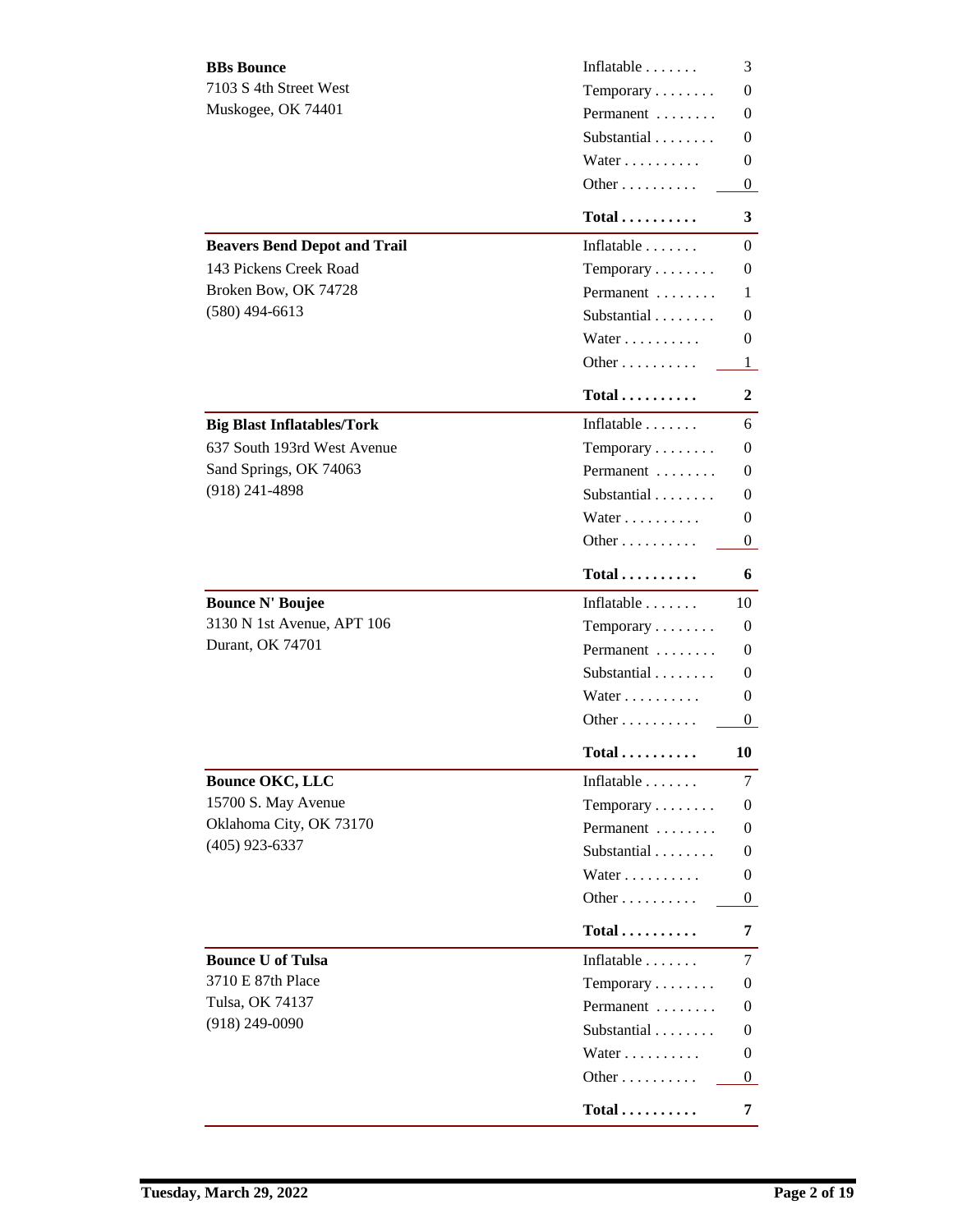| <b>Bouncers Kingdom</b>            | Inflatable                 | 65       |
|------------------------------------|----------------------------|----------|
| 1710 N 29th St                     | Temporary                  | 0        |
| Broken Arrow, OK 74014             | Permanent                  | 0        |
|                                    | Substantial                | 0        |
|                                    | Water                      | 0        |
|                                    | Other                      | $\bf{0}$ |
|                                    | $Total$                    | 65       |
| <b>Bouncin Around</b>              | Inflatable $\ldots$        | 4        |
| 2409 Ponderosa Drive               | Temporary                  | 0        |
| Chickasha, OK 73018                | Permanent                  | 0        |
| $(405)$ 255-8773                   | Substantial                | 0        |
|                                    | Water                      | 0        |
|                                    | Other                      | $\bf{0}$ |
|                                    | $Total \dots \dots \dots$  | 4        |
| <b>Bouncin Craze Delivery</b>      | Inflatable $\ldots \ldots$ | 59       |
| POBox 5531                         | Temporary                  | 0        |
| <b>Edmond, OK 73083</b>            | Permanent                  | 0        |
| $(405)$ 603-4058                   | Substantial                | 0        |
|                                    | Water                      | 0        |
|                                    | Other                      | $\bf{0}$ |
|                                    | $Total$                    | 59       |
| <b>Camp Victory-Mannford</b>       | Inflatable                 | 5        |
| 34585 W Basin Rd                   | Temporary                  | 0        |
| Mannford, OK 74044                 | Permanent                  | 3        |
| $(918) 865 - 7402$                 | Substantial                | 0        |
|                                    | Water                      | 0        |
|                                    | Other                      | 1        |
|                                    | Total                      | 9        |
| <b>Carden International Circus</b> | Inflatable                 | 6        |
| 3901 W State Hwy O                 | Temporary                  | 0        |
| Springfield, MO 65803              | Permanent                  | 0        |
| $(417) 833 - 3588$                 | Substantial                | 0        |
|                                    | Water                      | 0        |
|                                    | Other                      | 0        |
|                                    |                            |          |
|                                    | $Total$                    | 6        |
| <b>Council Road Baptist Church</b> | Inflatable $\ldots$        | 1        |
| 2900 N Council Rd                  | Temporary                  | 0        |
| Bethany, OK 73008                  | Permanent                  | 0        |
| $(405)$ 789-3175                   | Substantial                | 0        |
|                                    | Water                      | 0        |
|                                    | Other                      | 0        |
|                                    | $Total \dots \dots \dots$  | 1        |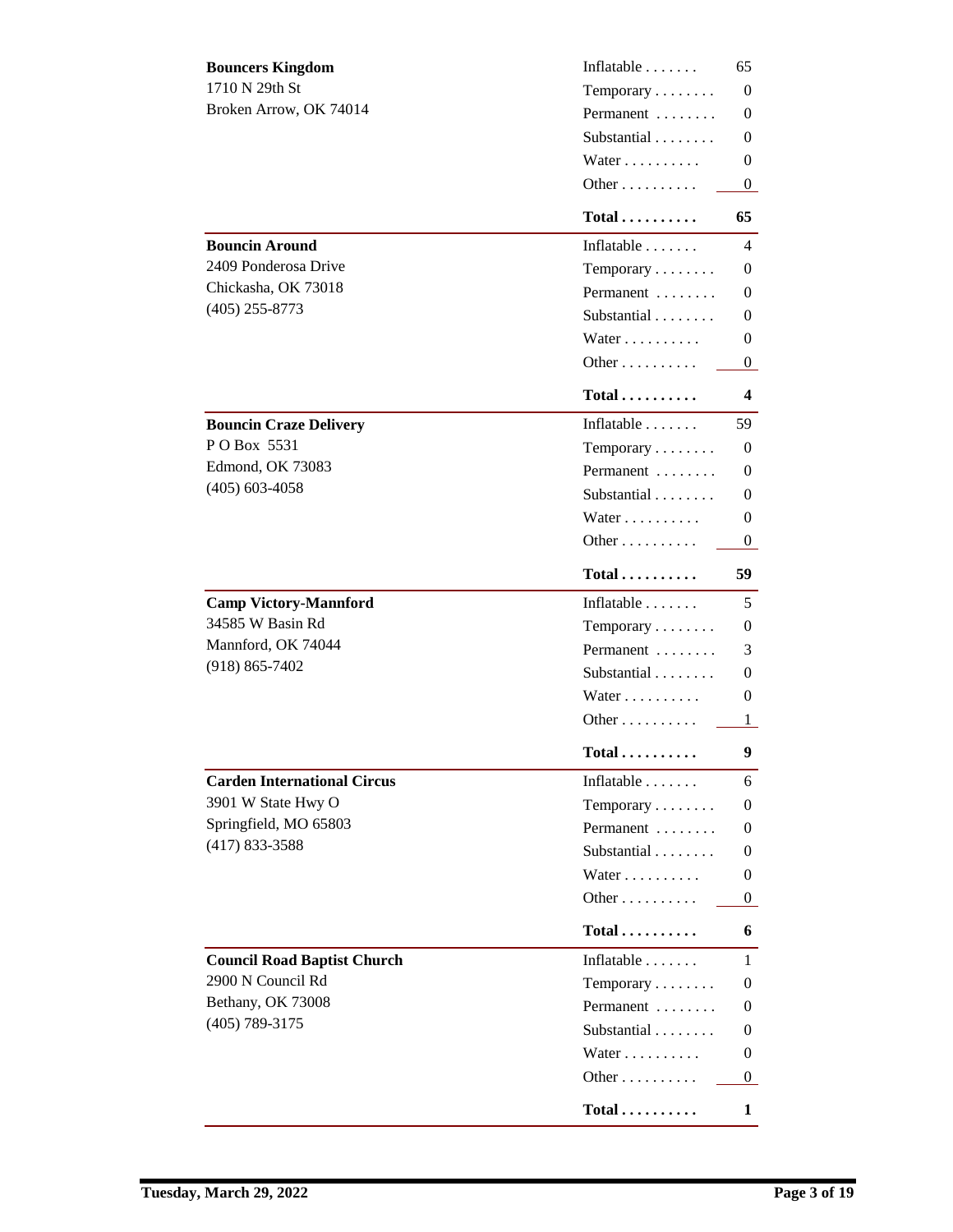| <b>Ettingers Office Supply</b>          | Inflatable                | 15       |
|-----------------------------------------|---------------------------|----------|
| 815 NE Washington Blvd                  | Temporary                 | 0        |
| Bartlesville, OK 74006                  | Permanent                 | 0        |
| $(918)$ 336-1911                        | Substantial               | 0        |
|                                         | Water                     | 0        |
|                                         | Other                     | $\bf{0}$ |
|                                         | $Total \ldots \ldots$     | 15       |
| <b>Extreme Inflatables</b>              | Inflatable                | 176      |
| <b>P O Box 742</b>                      | Temporary                 | 23       |
| Shawnee, OK 74802                       | Permanent                 | 0        |
| $(405) 878 - 0747$                      | Substantial               | 0        |
|                                         | Water                     | 0        |
|                                         | Other                     | $\bf{0}$ |
|                                         | $Total \dots \dots \dots$ | 199      |
| <b>First Assembly of God - Fairview</b> | Inflatable $\ldots$       | 3        |
| <b>321 S 6th Ave</b>                    | Temporary                 | 0        |
| Fairview, OK 73737                      | Permanent                 | 0        |
| $(580)$ 227-4993                        | Substantial               | 0        |
|                                         | Water                     | 0        |
|                                         | Other                     | $\bf{0}$ |
|                                         | $Total \ldots \ldots$     | 3        |
| <b>First Assembly of God - Muskogee</b> | Inflatable                | 0        |
| 3100 Gulick                             | Temporary                 | 0        |
| Muskogee, OK 74403                      | Permanent                 | 1        |
| $(918) 682 - 9000$                      | Substantial               | 0        |
|                                         | Water                     | 0        |
|                                         | Other                     | 0        |
|                                         | $Total \ldots \ldots$     | 1        |
| <b>Ft Sill US Army/Outdoor</b>          | Inflatable $\ldots$       | 21       |
| 4700 N Mow-Way Rd                       | Temporary                 | 0        |
| Fort Sill, OK 73503                     | Permanent                 | 0        |
| $(580)$ 442-0930                        | Substantial               | 0        |
|                                         | Water                     | 0        |
|                                         | Other                     | $\bf{0}$ |
|                                         | $Total$                   | 21       |
| <b>GameTime Inflatables LLC</b>         | Inflatable $\ldots$       | 98       |
| 740 NE 27th Street, Suite A             | Temporary                 | 8        |
| <b>Moore, OK 73160</b>                  | Permanent                 | 0        |
| $(405)$ 793-9595                        | Substantial               | 0        |
|                                         | Water                     | 0        |
|                                         | Other                     | 0        |
|                                         | $Total \dots \dots \dots$ | 106      |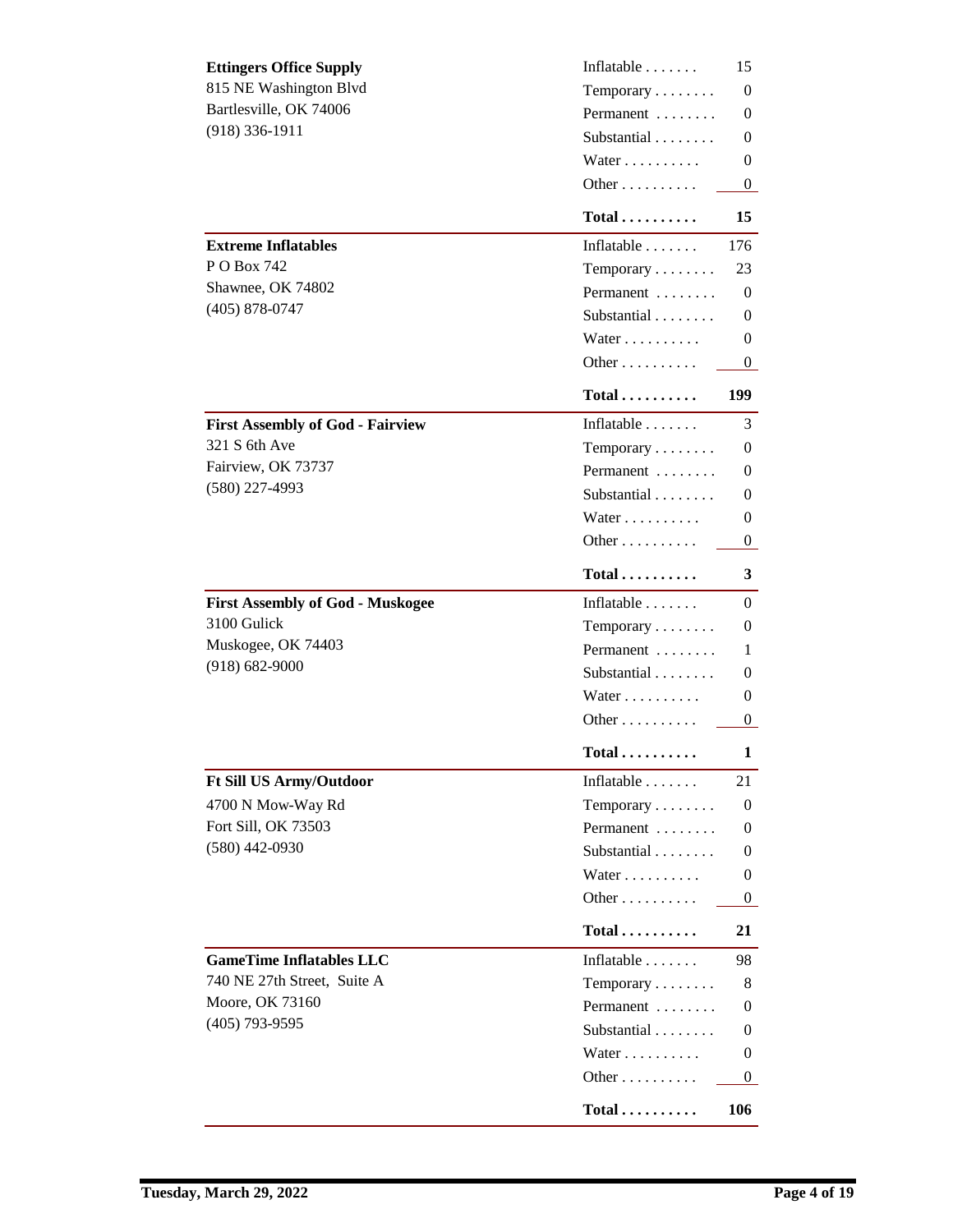| <b>Get Air Norman</b>                   | Inflatable                   | $\bf{0}$         |
|-----------------------------------------|------------------------------|------------------|
| 3369 West Main Street                   | Temporary                    | 0                |
| <b>Norman, OK 73072</b>                 | Permanent                    | 4                |
| $(405)$ 256-1078                        | Substantial                  | 0                |
|                                         | Water                        | 0                |
|                                         | Other                        | 0                |
|                                         | Total $\ldots$               | 4                |
| <b>Get Air Oklahoma City</b>            | Inflatable $\ldots$          | 1                |
| 5711 S 1475 E, Suite 101                | Temporary                    | 0                |
| South Ogden, UT 84403                   | Permanent                    | 5                |
|                                         | Substantial                  | 0                |
|                                         | Water                        | 0                |
|                                         | Other                        | $\bf{0}$         |
|                                         | $Total \dots \dots \dots$    | 6                |
| <b>Go Ballistic Tulsa LLC</b>           | Inflatable $\ldots \ldots$   | 6                |
| 9358 E 133rd Place S                    | Temporary                    | 0                |
| <b>Bixby, OK 74008</b>                  | Permanent                    | 0                |
| $(918) 605 - 9698$                      | Substantial                  | 0                |
|                                         | Water                        | 0                |
|                                         | Other                        | $\bf{0}$         |
|                                         | $Total \dots \dots \dots$    | 6                |
| <b>Gotta Bounce LLC</b>                 | Inflatable                   | 15               |
| 16576 CR 3560                           | Temporary                    | 0                |
| Ada, OK 74820                           | Permanent                    | 0                |
| $(580)$ 447-1660                        | Substantial                  | 0                |
|                                         | Water                        | 0                |
|                                         | Other                        | $\bf{0}$         |
|                                         | $Total \ldots \ldots \ldots$ | 15               |
| <b>Great Plains Baptist Association</b> | Inflatable $\ldots$          | $\boldsymbol{2}$ |
| PO Box 425                              | Temporary                    | 0                |
| Sayre, OK 73662                         | Permanent                    | 0                |
| $(580)$ 928-2585                        | Substantial                  | 0                |
|                                         | Water                        | 0                |
|                                         | Other                        | $\bf{0}$         |
|                                         | $Total$                      | 2                |
| Herring's High Jumps, LLC               | Inflatable $\ldots \ldots$   | 8                |
| 331906 E Northwood Drive                | Temporary                    | 0                |
| Wellston, OK 74881                      | Permanent                    | 0                |
|                                         | Substantial                  | 0                |
|                                         | Water                        | 0                |
|                                         | Other                        | $\bf{0}$         |
|                                         | $Total$                      | 8                |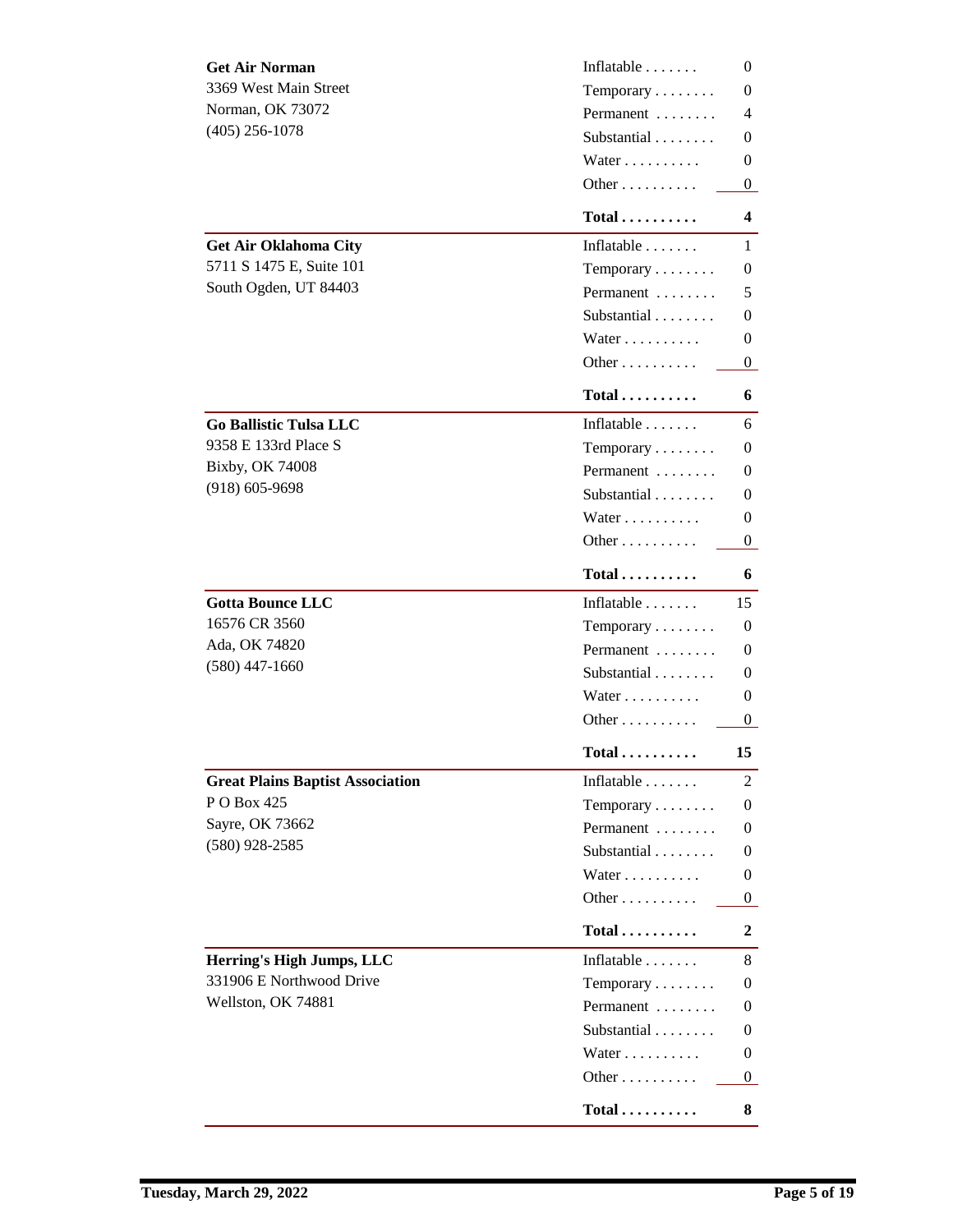| <b>HHH Entertainment L.L.C.</b>    | Inflatable                            | 3        |
|------------------------------------|---------------------------------------|----------|
| 104444 South 3520 Road             | Temporary                             | 1        |
| <b>Prague, OK 74864</b>            | Permanent                             | 0        |
|                                    | Substantial                           | 0        |
|                                    | Water                                 | 0        |
|                                    | Other                                 | $\bf{0}$ |
|                                    | $Total \dots \dots \dots$             | 4        |
| <b>Hochatown Amusements</b>        | Inflatable $\ldots \ldots$            | 0        |
| 6659 HWY 259 N                     | Temporary                             | 0        |
| Broken Bow, OK 74728               | Permanent                             | 0        |
| $(580)$ 494-6706                   | Substantial                           | 0        |
|                                    | Water                                 | 0        |
|                                    | Other                                 | 1        |
|                                    | $Total \dots \dots$                   | 1        |
| <b>Hochatown Thrills and</b>       | Inflatable                            | 0        |
| 208 Clover Lne                     | Temporary                             | 0        |
| Broken Bow, OK 72728               | Permanent                             | 1        |
|                                    | Substantial                           | 0        |
|                                    | Water                                 | 0        |
|                                    | Other                                 | $\bf{0}$ |
|                                    | $Total \dots \dots \dots$             | 1        |
| <b>Incredible Adventures</b>       | Inflatable                            | 35       |
| 5504 NW 108th Terrance             | Temporary                             | 0        |
| Oklahoma City, OK 73162            | Permanent                             | 0        |
|                                    | Substantial                           | 0        |
|                                    | Water                                 | 0        |
|                                    | Other                                 | $\bf{0}$ |
|                                    | $\operatorname{Total}\dots\dots\dots$ | 35       |
| <b>Incredible Inflatables</b>      | Inflatable $\ldots \ldots$            | 6        |
| 101 Jones Road                     | Temporary                             | 0        |
| Shawnee, OK 74801                  | Permanent                             | 0        |
|                                    | Substantial                           | 0        |
|                                    | Water                                 | 0        |
|                                    | Other                                 | 0        |
|                                    | $Total \dots \dots \dots$             | 6        |
| <b>Incredible Pizza Co - Tulsa</b> | Inflatable                            | 0        |
| 909 E Republic Road, BLDG A        | Temporary                             | 0        |
| Springfield, MO 65807-6004         | Permanent                             | 5        |
| $(417) 890 - 1408$                 | Substantial                           | 0        |
|                                    | Water                                 | 0        |
|                                    | Other                                 | 1        |
|                                    | $Total \ldots \ldots$                 | 6        |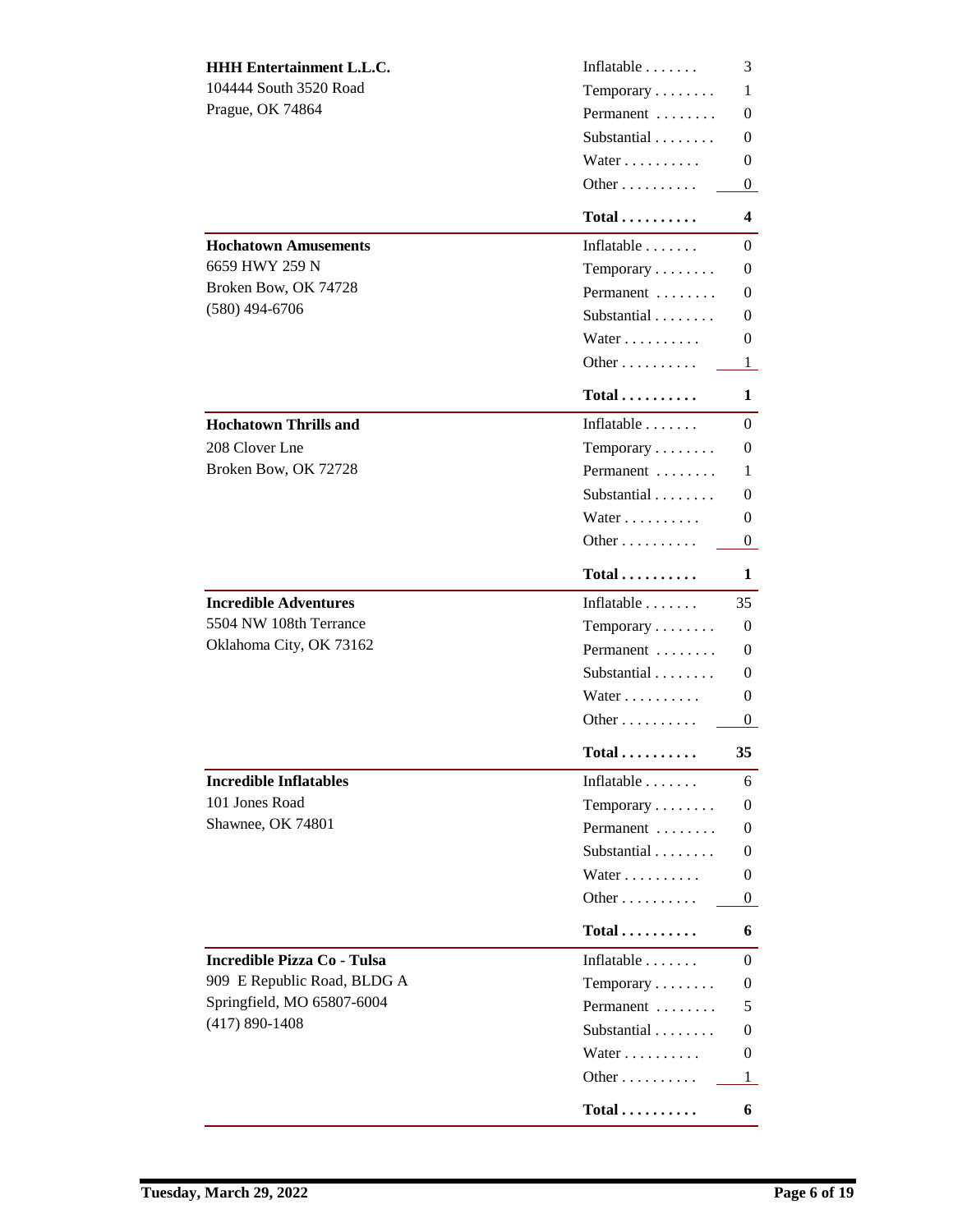| <b>Incredible Pizza Co - Warr Acres</b> | Inflatable                   | 7                |
|-----------------------------------------|------------------------------|------------------|
| 909 E Republic Road, BLDG A             | Temporary                    | 0                |
| Springfield, MO 65807-6004              | Permanent                    | 3                |
| $(405)$ 721-4225                        | Substantial                  | 0                |
|                                         | Water                        | 0                |
|                                         | Other                        | 1                |
|                                         | $Total \ldots \ldots$        | 11               |
| <b>Jasmine Moran Childrens Museum</b>   | Inflatable $\ldots \ldots$   | 0                |
| P O Box 1828                            | Temporary                    | 0                |
| Seminole, OK 74818-1828                 | Permanent                    | 2                |
| $(405)$ 382-0950                        | Substantial                  | 0                |
|                                         | Water                        | 0                |
|                                         | Other                        | 0                |
|                                         | $Total \dots \dots \dots$    | 2                |
| <b>Jump Zone OKC</b>                    | Inflatable                   | 7                |
| 10400 S Western Avenue, Suite           | Temporary                    | 0                |
| Oklahoma City, OK 73139                 | Permanent                    | 0                |
| $(405)$ 420-8161                        | Substantial                  | 0                |
|                                         | Water                        | 0                |
|                                         | Other                        | 0                |
|                                         | $Total$                      | 7                |
| <b>Jurassic Quest, Inc.</b>             | Inflatable $\ldots$          | 21               |
| 200 River Pointe #312                   | Temporary                    | 15               |
| <b>Conroe, TX 77304</b>                 | Permanent                    | 0                |
| $(281)$ 755-2938                        | Substantial                  | 0                |
|                                         | Water                        | 0                |
|                                         | Other                        | $\boldsymbol{2}$ |
|                                         | $Total \ldots \ldots \ldots$ | 38               |
| <b>Kingdom Inflatables</b>              | Inflatable                   | 3                |
| 1932 Cedar Pointe Lane                  | Temporary                    | 0                |
| <b>Edmond, OK 73003</b>                 | Permanent                    | 0                |
| $(405)$ 209-1347                        | Substantial                  | 0                |
|                                         | Water                        | 0                |
|                                         | Other $\dots \dots \dots$    | 0                |
|                                         | $Total$                      | 3                |
| <b>Laugh Out Loud</b>                   | Inflatable $\ldots \ldots$   | $\mathbf{2}$     |
| 6720 NW Quanah Parker                   | Temporary                    | 1                |
| <b>Lawton, OK 73505</b>                 | Permanent                    | 0                |
| $(580) 536-4386$                        | Substantial                  | 0                |
|                                         | Water                        | 0                |
|                                         | Other                        | $\bf{0}$         |
|                                         | $Total \dots \dots \dots$    | 3                |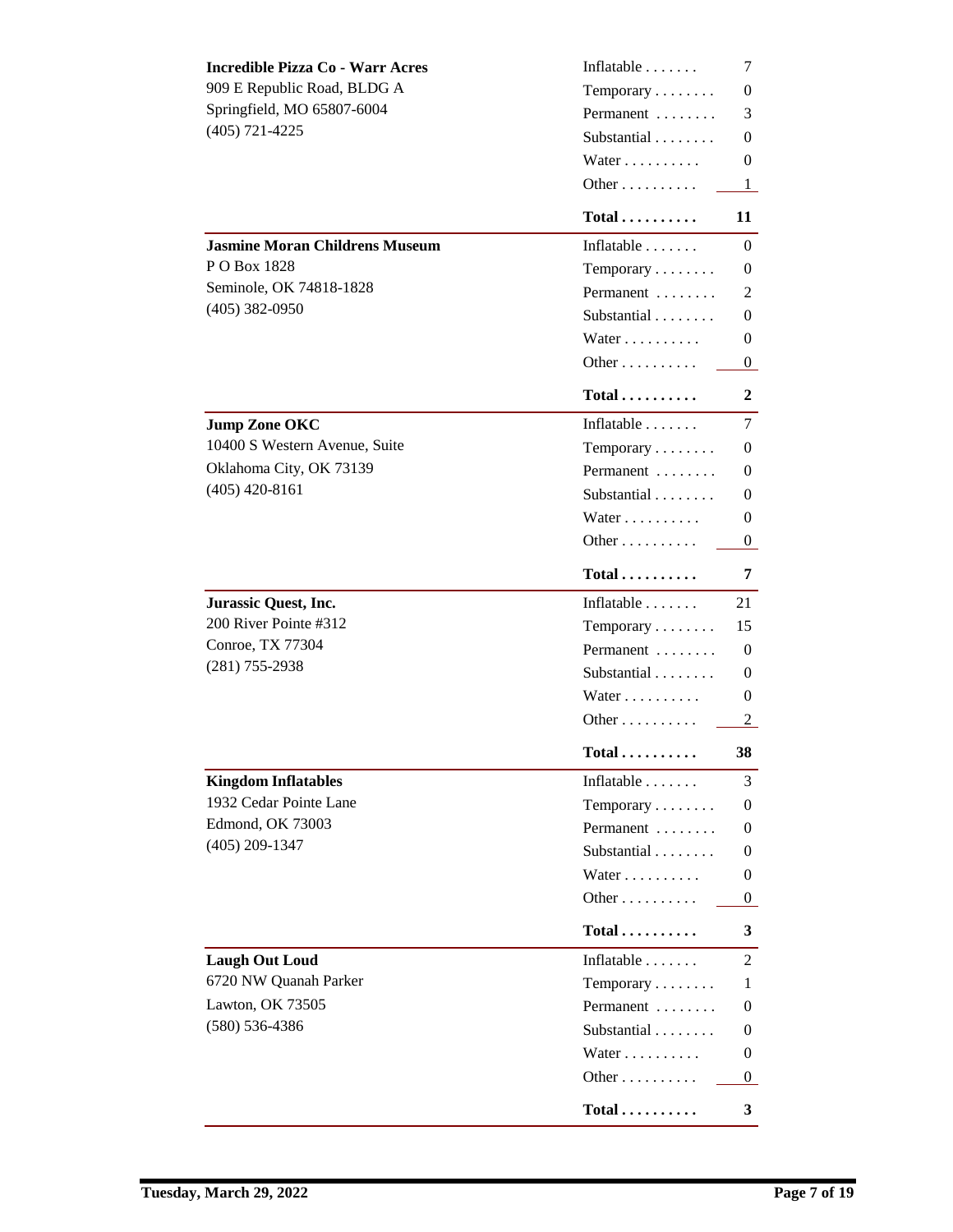| <b>Lawton Inflatables</b>         | Inflatable                | 56           |
|-----------------------------------|---------------------------|--------------|
| 3820 SE Camden Way                | Temporary                 | 0            |
| <b>Lawton, OK 73501</b>           | Permanent                 | 0            |
|                                   | Substantial               | 0            |
|                                   | Water                     | 0            |
|                                   | Other                     | $\bf{0}$     |
|                                   | $Total$                   | 56           |
| <b>Legacy Inflatables</b>         | Inflatable $\ldots$       | 26           |
| 9816 High Noon Road               | Temporary                 | 0            |
| <b>Yukon, OK 73099</b>            | Permanent                 | 0            |
| $(405) 626 - 0008$                | Substantial               | 0            |
|                                   | Water                     | 0            |
|                                   | Other                     | $\bf{0}$     |
|                                   | Total                     | 26           |
| <b>Lets Bounce Inflatables</b>    | Inflatable $\ldots$       | 6            |
| 664 Isabella Drive                | Temporary                 | 0            |
| Blanchard, OK 73010               | Permanent                 | 0            |
|                                   | Substantial               | 0            |
|                                   | Water                     | 0            |
|                                   | Other                     | 0            |
|                                   | $Total \dots \dots \dots$ | 6            |
| Life.Church - Bixby               | Inflatable                | 1            |
| 4600 E 2nd Street                 | Temporary                 | 0            |
| <b>Edmond, OK 73034</b>           | Permanent                 | 0            |
| $(405)$ 216-2703                  | Substantial               | 0            |
|                                   |                           |              |
|                                   | Water                     | 0            |
|                                   | Other                     | 0            |
|                                   | Total                     | 1            |
| <b>Life.Church - Broken Arrow</b> | Inflatable                | $\mathbf{1}$ |
| 4600 E. 2nd Street                | Temporary                 | 0            |
| <b>Edmond, OK 73034</b>           | Permanent                 | 0            |
| $(405)$ 216-2703                  | Substantial               | 0            |
|                                   | Water                     | 0            |
|                                   | Other                     | 0            |
|                                   | Total                     | 1            |
| Life.Church - Broken Arrow South  | Inflatable $\ldots$       | 1            |
| 4600 E. 2nd Street, Broken        | Temporary                 | 0            |
| <b>Edmond, OK 73034</b>           | Permanent                 | 0            |
| $(405)$ 216-2703                  | Substantial               | 0            |
|                                   | Water                     | 0            |
|                                   | Other                     |              |
|                                   |                           | 0            |
|                                   | $Total \dots \dots \dots$ | 1            |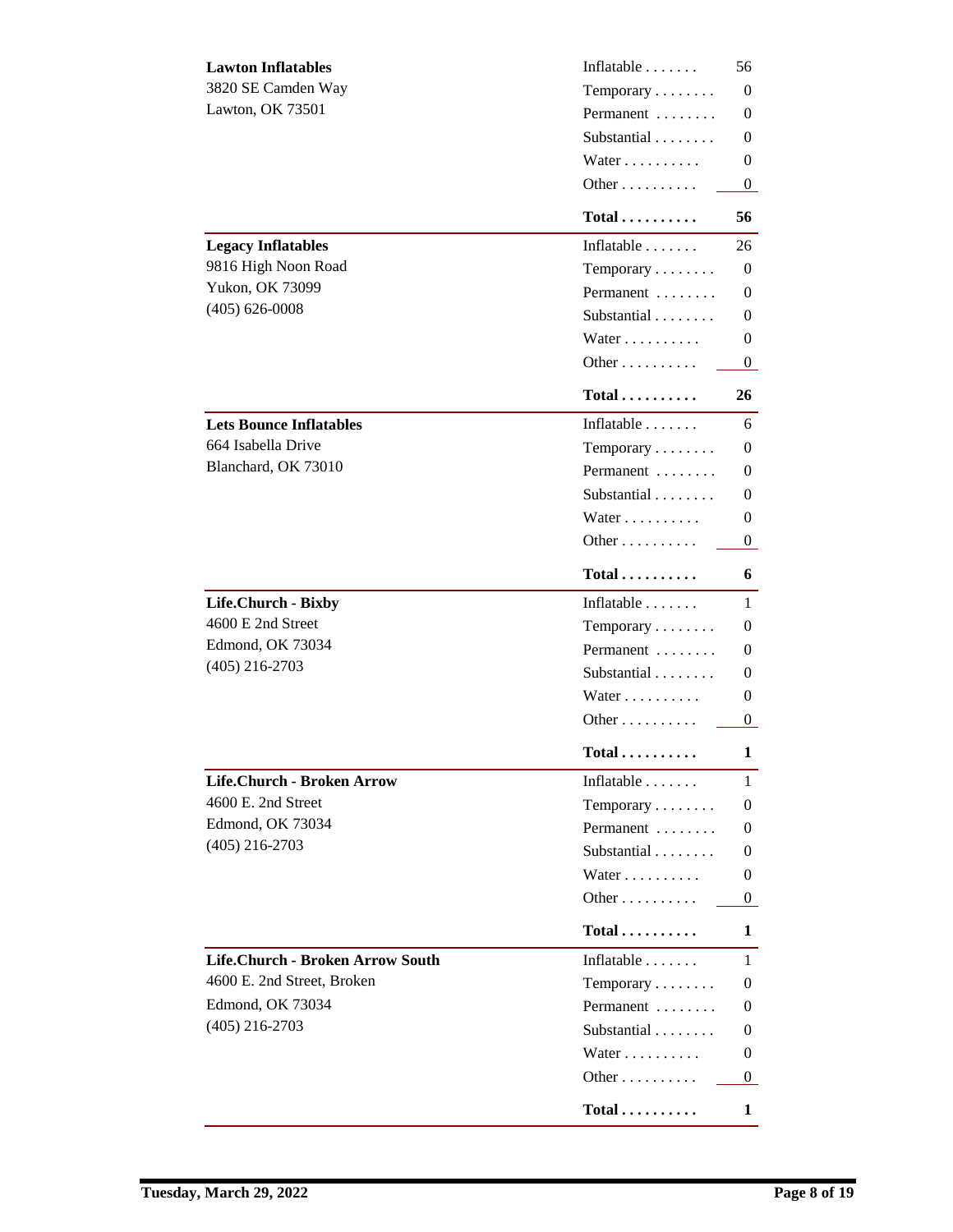| Life.Church - Catoosa      | Inflatable                 | 1              |
|----------------------------|----------------------------|----------------|
| 4600 East 2nd Street       | Temporary                  | 0              |
| <b>Edmond, OK 73034</b>    | Permanent                  | 0              |
| $(405)$ 216-2703           | Substantial                | 0              |
|                            | Water                      | 0              |
|                            | Other                      | $\bf{0}$       |
|                            | $Total \ldots \ldots$      | 1              |
| Life.Church - Edmond (OKC  | Inflatable $\ldots$        | 7              |
| 4600 E 2nd Street          | Temporary                  | 0              |
| <b>Edmond, OK 73034</b>    | Permanent                  | 0              |
| $(405)$ 216-2703           | Substantial                | 0              |
|                            | Water                      | 0              |
|                            | Other                      | $\bf{0}$       |
|                            | Total                      | 7              |
| Life.Church - Edmond-Main  | Inflatable $\ldots \ldots$ | 3              |
| 4600 E 2nd                 | Temporary                  | 0              |
| <b>Edmond, OK 73034</b>    | Permanent                  | 0              |
| $(405)$ 216-2703           | Substantial                | 0              |
|                            | Water                      | 0              |
|                            | Other $\dots$              | 0              |
|                            | $Total \ldots \ldots$      | 3              |
| <b>Life.Church - Jenks</b> | Inflatable $\ldots \ldots$ | 1              |
| 4600 E. 2nd Street         | Temporary                  | 0              |
| <b>Edmond, OK 73034</b>    | Permanent                  | 0              |
| $(539)$ 216-2703           | Substantial                | 0              |
|                            | Water                      | 0              |
|                            | Other                      | $\bf{0}$       |
|                            | $Total \dots \dots \dots$  | 1              |
| Life.Church - Midwest City | Inflatable                 | $\overline{2}$ |
| 4600 E. 2nd Street         | Temporary                  | 0              |
| <b>Edmond, OK 73034</b>    | Permanent                  | 0              |
| $(405)$ 216-2703           | Substantial                | 0              |
|                            | Water                      | 0              |
|                            | Other                      | 0              |
|                            | $Total \dots \dots \dots$  | $\overline{2}$ |
| Life.Church - Moore        | Inflatable $\ldots$        | 1              |
| 4600 E. 2nd Street         | Temporary                  | 0              |
| <b>Edmond, OK 73034</b>    | Permanent                  | 0              |
| $(405)$ 216-2703           | Substantial                | 0              |
|                            | Water                      | $\bf{0}$       |
|                            | Other                      | $\bf{0}$       |
|                            | $Total \dots \dots \dots$  | 1              |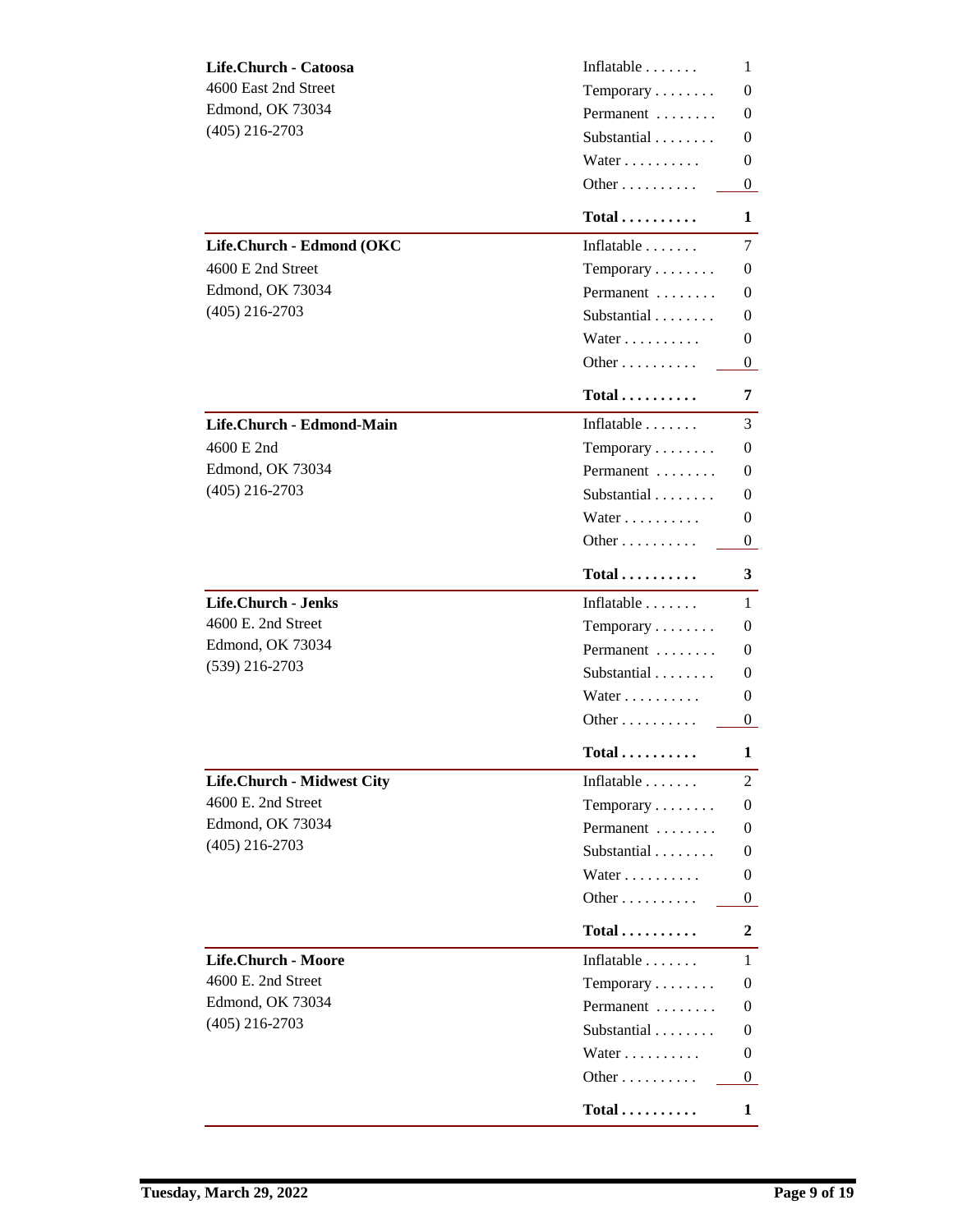| <b>Life.Church - Mustang</b>  | Inflatable                 | 1        |
|-------------------------------|----------------------------|----------|
| 4600 E. 2nd Street            | Temporary                  | 0        |
| <b>Edmond, OK 73034</b>       | Permanent                  | 0        |
| $(405)$ 216-2703              | Substantial                | 0        |
|                               | Water                      | 0        |
|                               | Other                      | $\bf{0}$ |
|                               | $Total \ldots \ldots$      | 1        |
| Life.Church - N Broadway Ext- | Inflatable $\ldots \ldots$ | 1        |
| 4600 E. 2nd Street            | Temporary                  | 0        |
| <b>Edmond, OK 73034</b>       | Permanent                  | 0        |
| $(405)$ 216-2703              | Substantial                | 0        |
|                               | Water                      | 0        |
|                               | Other                      | 0        |
|                               | Total                      | 1        |
| Life.Church - Norman          | Inflatable $\ldots \ldots$ | 1        |
| 4600 E 2nd Street             | Temporary                  | 0        |
| <b>Edmond, OK 73034</b>       | Permanent                  | 0        |
| $(405)$ 216-2703              | Substantial                | 0        |
|                               | Water                      | 0        |
|                               | Other                      | $\bf{0}$ |
|                               | $Total \dots \dots \dots$  | 1        |
| Life.Church - NW Expressway   | Inflatable $\ldots \ldots$ | 1        |
| 4600 E. 2nd Street            | Temporary                  | 0        |
| <b>Edmond, OK 73034</b>       | Permanent                  | 0        |
| $(405)$ 216-2703              | Substantial                | 0        |
|                               | Water                      | 0        |
|                               | Other                      | $\bf{0}$ |
|                               | $Total \ldots \ldots$      | 1        |
| Life.Church - Owasso          | Inflatable                 | 1        |
| 4600 E 2nd Street             | Temporary                  | 0        |
| <b>Edmond, OK 73034</b>       | Permanent                  | 0        |
| $(405)$ 216-2703              | Substantial                | 0        |
|                               | Water                      | 0        |
|                               | Other                      | 0        |
|                               | $Total \dots \dots \dots$  | 1        |
| <b>Life.Church - Shawnee</b>  | Inflatable $\ldots \ldots$ | 1        |
| 4600 E. 2nd Street            | Temporary                  | $\bf{0}$ |
| <b>Edmond, OK 73034</b>       | Permanent                  | 0        |
| $(405) 695 - 6606$            | Substantial                | 0        |
|                               | Water                      | $\bf{0}$ |
|                               | Other                      | $\bf{0}$ |
|                               | $Total \dots \dots \dots$  | 1        |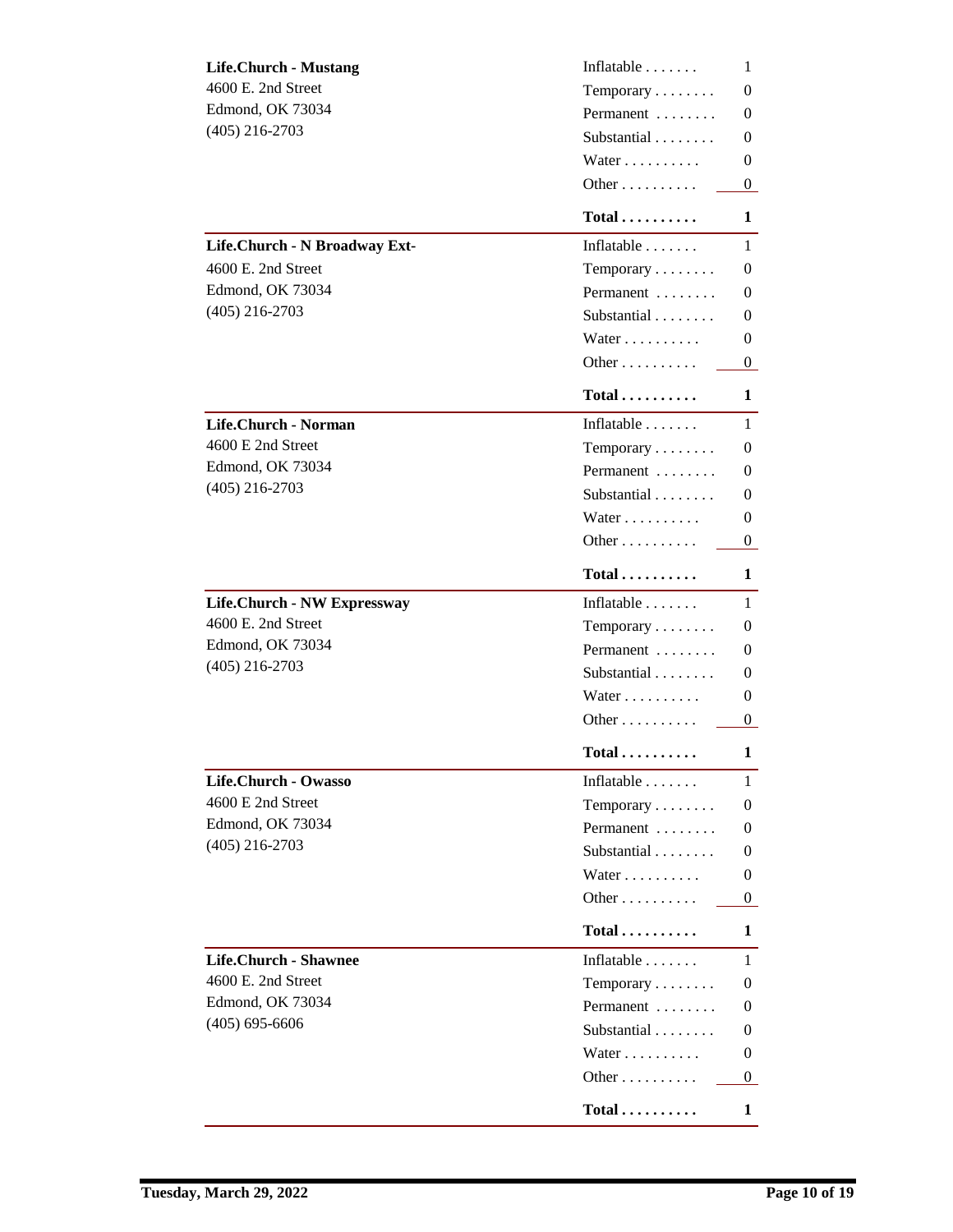| Life.Church - South OKC                | Inflatable $\ldots$              | 2            |
|----------------------------------------|----------------------------------|--------------|
| 4600 E. 2nd Street, OKC 73139          | Temporary                        | 0            |
| <b>Edmond, OK 73034</b>                | Permanent                        | 0            |
| $(405)$ 216-2703                       | Substantial                      | 0            |
|                                        | Water                            | 0            |
|                                        | Other                            | $\bf{0}$     |
|                                        | $Total \ldots \ldots$            | 2            |
| Life.Church - Stillwater               | Inflatable                       | 2            |
| 4600 E. 2nd Street                     | $Temporary \ldots \ldots$        | 0            |
| <b>Edmond, OK 73034</b>                | Permanent                        | 0            |
| $(405)$ 216-2703                       | Substantial                      | 0            |
|                                        | Water                            | 0            |
|                                        | Other                            | 0            |
|                                        | $Total \dots \dots \dots$        | 2            |
| Life.Church - Yukon                    | Inflatable $\ldots \ldots$       | $\mathbf{2}$ |
| 4600 E. 2nd Street                     | Temporary                        | 0            |
| <b>Edmond, OK 73034</b>                | Permanent                        | 0            |
| $(405)$ 216-2703                       | Substantial                      | 0            |
|                                        | Water                            | 0            |
|                                        | Other                            | $\bf{0}$     |
|                                        | $Total \dots \dots \dots$        | 2            |
| <b>Locomotive Operators of Central</b> | Inflatable                       | 0            |
| 36203 Clear Pond Road                  | Temporary                        | 0            |
| Shawnee, OK 74801                      | Permanent                        | 4            |
| $(405)$ 942-0777                       | Substantial                      | 0            |
|                                        | Water                            | 0            |
|                                        | Other                            | 0            |
|                                        | $Total \ldots \ldots$            | 4            |
| <b>Mission Norman</b>                  | Inflatable $\ldots$              | $\mathbf{1}$ |
| 2525 E Lindsey St                      | Temporary                        | 0            |
| <b>Norman, OK 73071</b>                | Permanent                        | 0            |
| $(405)$ 321-8880                       | Substantial                      | 0            |
|                                        | Water                            | 0            |
|                                        | Other                            | $\bf{0}$     |
|                                        | $Total \dots \dots \dots$        | 1            |
| <b>MultiTaskers</b>                    | Inflatable $\ldots$              | 12           |
| 1800 S Bryant Avenue                   | Temporary                        | 0            |
| <b>Moore, OK 73160</b>                 | Permanent                        | $\bf{0}$     |
| $(405) 505 - 6642$                     | Substantial                      | 0            |
|                                        | Water                            | 0            |
|                                        | Other                            | $\bf{0}$     |
|                                        | $\text{Total}\dots\dots\dots\,.$ | 12           |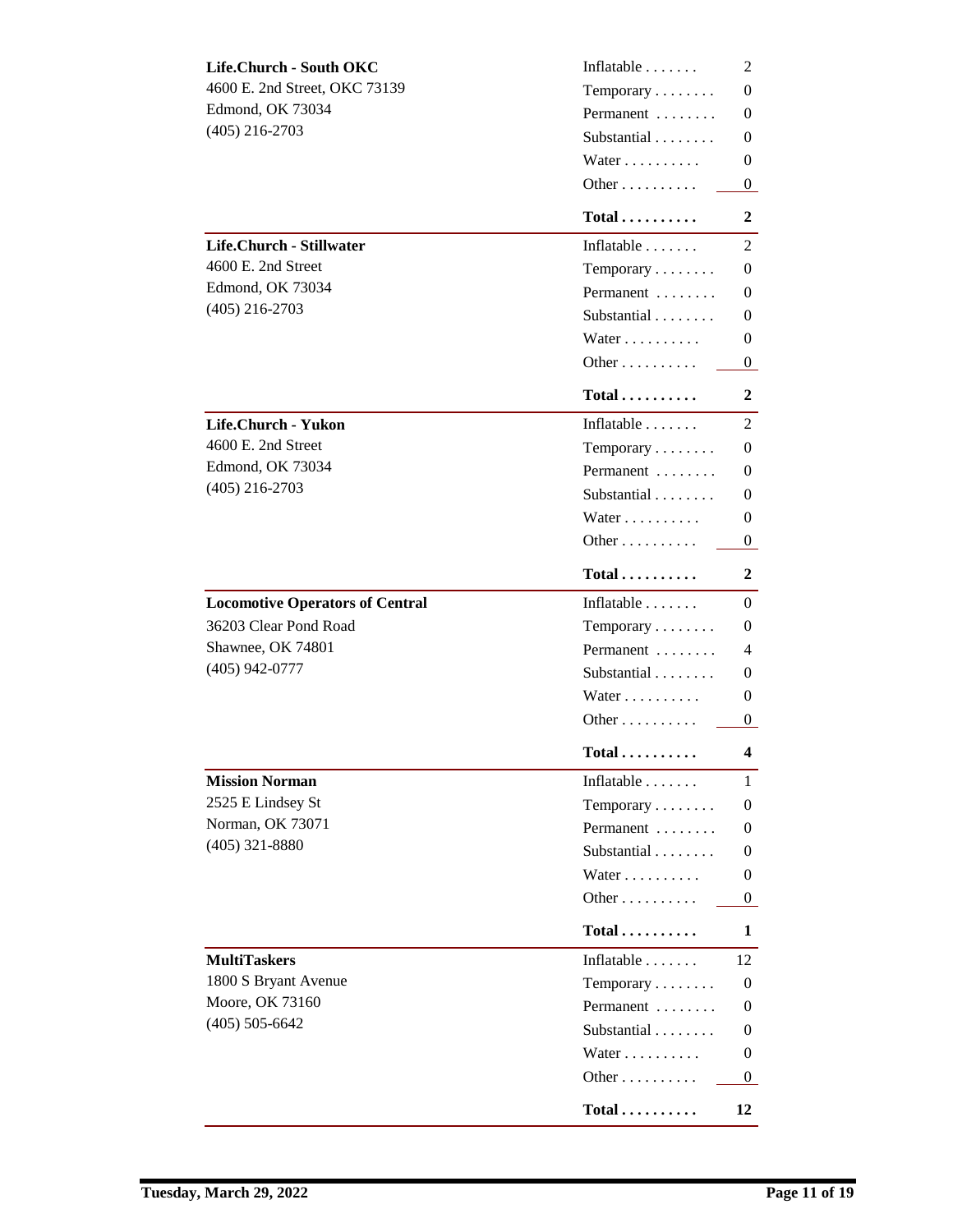| <b>New Life Ranch-Adair</b>   | Inflatable                 | 10             |
|-------------------------------|----------------------------|----------------|
| 5582 New Life Ranch Road      | Temporary                  | 1              |
| <b>Adair, OK 74330</b>        | Permanent                  | 2              |
| $(915)$ 422-5506              | Substantial                | 0              |
|                               | Water                      | 2              |
|                               | Other                      | 3              |
|                               | $Total$                    | 18             |
| <b>New Life Ranch-Colcord</b> | Inflatable $\ldots \ldots$ | 2              |
| 160 New Life Ranch Road       | Temporary                  | 0              |
| <b>Colcord, OK 74338</b>      | Permanent                  | 0              |
| $(918)$ 422-5506              | Substantial                | 0              |
|                               | Water                      | 0              |
|                               | Other                      | 3              |
|                               | Total                      | 5              |
| <b>Oakridge Ministries</b>    | Inflatable $\ldots \ldots$ | 0              |
| <b>20007 State Hwy 9</b>      | Temporary                  | 0              |
| Anadarko, OK 73005            | Permanent                  | 0              |
| $(405)$ 247-5433              | Substantial                | 0              |
|                               | Water                      | 2              |
|                               | Other                      | 4              |
|                               | $Total$                    | 6              |
| <b>OK Bounce LLC</b>          | Inflatable $\ldots \ldots$ | 45             |
| 205 N 6th St                  | Temporary                  | $\overline{2}$ |
| Henryetta, OK 74437           | Permanent                  | 0              |
| $(918)$ 948-7300              | Substantial                | 0              |
|                               | Water                      | 0              |
|                               | Other                      | $\bf{0}$       |
|                               | $Total \dots \dots \dots$  | 47             |
| <b>OKC Zoological Trust</b>   | Inflatable                 | 0              |
| 2101 NE 50th St               | Temporary                  | 0              |
| Oklahoma City, OK 73111       | Permanent                  | 2              |
| $(405)$ 425-0673              | Substantial                | 0              |
|                               | Water                      | 0              |
|                               | Other                      | 2              |
|                               | $Total$                    | 4              |
| <b>Okie Inflatables</b>       | Inflatable $\ldots$        | 5              |
| 19649 E 1180 Road             | Temporary                  | 0              |
| Sayre, OK 73662               | Permanent                  | 0              |
|                               | Substantial                | 0              |
|                               | Water                      | 0              |
|                               | Other                      | $\bf{0}$       |
|                               | $Total$                    | 5              |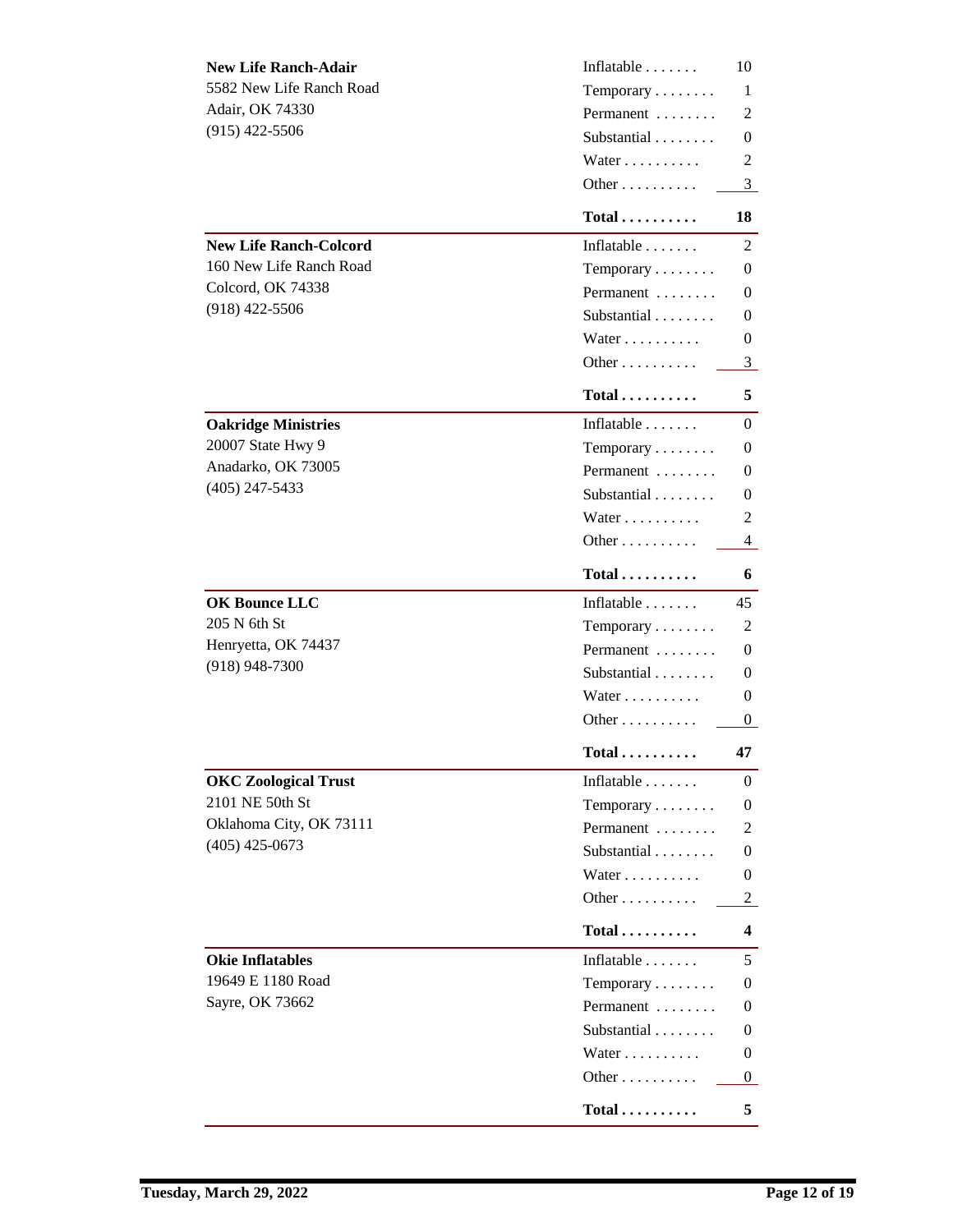| <b>Okie Kidz</b>                 | Inflatable                   | 31       |
|----------------------------------|------------------------------|----------|
| <b>601 S Poplar Street</b>       | Temporary                    | 0        |
| Sapulpa, OK 74066                | Permanent                    | 0        |
| $(918)$ 344-4501                 | Substantial                  | 0        |
|                                  | Water                        | 0        |
|                                  | Other                        | $\bf{0}$ |
|                                  | $Total \dots \dots \dots$    | 31       |
| <b>Oklahoma Aquarium</b>         | Inflatable $\ldots \ldots$   | 0        |
| PO Box 2007                      | Temporary                    | 1        |
| Jenks, OK 74037-2007             | Permanent                    | 0        |
| $(918) 528 - 1555$               | Substantial                  | 0        |
|                                  | Water                        | 0        |
|                                  | Other                        | $\bf{0}$ |
|                                  | $Total \dots \dots \dots$    | 1        |
| <b>Party Village</b>             | Inflatable $\ldots \ldots$   | 4        |
| 2424 N 32nd Street               | Temporary                    | 0        |
| Muskogee, OK 74401               | Permanent                    | 0        |
| $(918) 740 - 8656$               | Substantial                  | 0        |
|                                  | Water                        | 0        |
|                                  | Other                        | $\bf{0}$ |
|                                  | $Total$                      | 4        |
| Post Oak Lodge & Retreat         | Inflatable                   | 0        |
| 5323 W 31st North                | Temporary                    | 0        |
| <b>Tulsa, OK 74127</b>           | Permanent                    | 3        |
| $(918) 728 - 2768$               | Substantial                  | 0        |
|                                  | Water                        | 0        |
|                                  | Other                        | 3        |
|                                  | Total                        | 6        |
| <b>Pryor Lumber</b>              | Inflatable                   | 4        |
| 1031 W HWY 20                    | Temporary                    | 0        |
| Pryor, OK 74361                  | Permanent                    | 0        |
|                                  | Substantial                  | 0        |
|                                  | Water                        | 0        |
|                                  | Other                        | 0        |
|                                  | $Total \dots \dots \dots$    | 4        |
| <b>Red White and Bounce</b>      | Inflatable                   | 9        |
| <b>600a South Choctaw Avenue</b> | Temporary                    | 0        |
| Claremore, OK 74017              | Permanent                    | 0        |
| $(918)$ 948-4480                 | Substantial                  | 0        |
|                                  | Water                        | 0        |
|                                  | Other                        | 0        |
|                                  | $Total \ldots \ldots \ldots$ | 9        |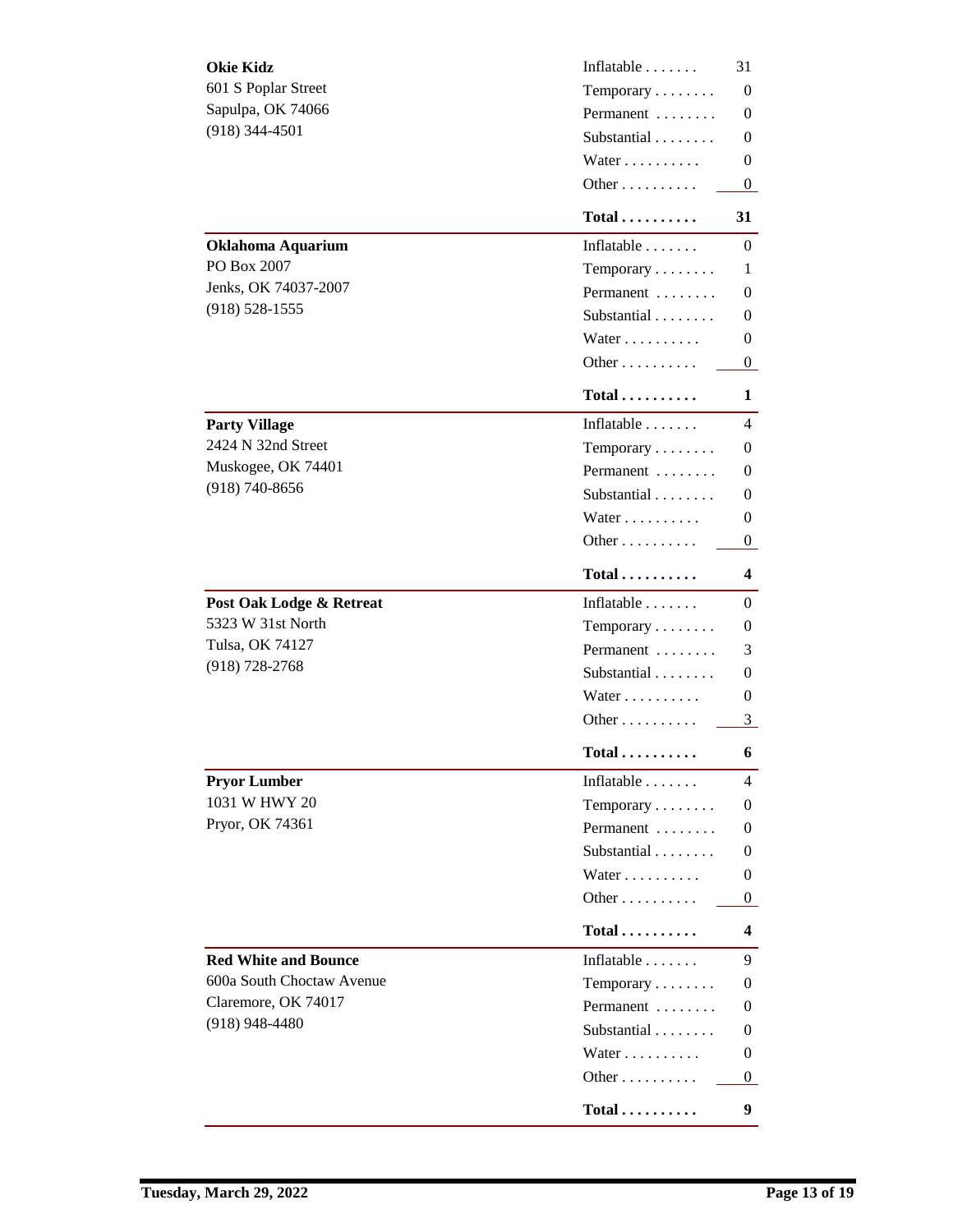| <b>Riversport Adventures</b>   | Inflatable                | 4        |
|--------------------------------|---------------------------|----------|
| PO Box 3075                    | Temporary                 | 1        |
| Oklahoma City, OK 73101-3075   | Permanent                 | 18       |
| $(405) 552 - 4040$             | Substantial               | 1        |
|                                | Water                     | 0        |
|                                | Other                     | 2        |
|                                | $Total$                   | 26       |
| <b>Rugaru Adventures</b>       | Inflatable                | $\bf{0}$ |
| 510 Trail Ridge Circle         | Temporary                 | 0        |
| Hallsville, TX 75650           | Permanent                 | 0        |
| $(580)$ 494-2947               | Substantial               | 0        |
|                                | Water                     | 0        |
|                                | Other                     | 1        |
|                                | $Total \ldots \ldots$     | 1        |
| <b>Sams Amusement</b>          | Inflatable                | 3        |
| 13026 170th Street N           | Temporary                 | 24       |
| Marine on St. Croix, MN 55047  | Permanent                 | 0        |
| $(651)$ 492-7617               | Substantial               | 0        |
|                                | Water                     | 0        |
|                                | Other                     | $\bf{0}$ |
|                                | $Total \dots \dots \dots$ | 27       |
| <b>Shiloh Summer Camp</b>      | Inflatable                | 1        |
| 448 NE 70th                    | Temporary                 | 0        |
| Oklahoma City, OK 73105        | Permanent                 | 2        |
| $(405) 858 - 7011$             | Substantial               | 0        |
|                                | Water                     | 0        |
|                                | Other                     | $\bf{0}$ |
|                                | $Total \dots \dots \dots$ | 3        |
| <b>Six Flags Frontier City</b> | Inflatable                | $\bf{0}$ |
| 11501 North I-35 Service Road  | Temporary                 | 0        |
| Oklahoma City, OK 73131        | Permanent                 | 19       |
| $(405)$ 478-2140               | Substantial               | 1        |
|                                | Water                     | 5        |
|                                | Other                     | 9        |
|                                | $Total$                   | 34       |
| <b>Sky Ranches, Inc.</b>       | Inflatable                | 0        |
| 7750 S 655 Rd                  | Temporary                 | 0        |
| Quapaw, OK 74363               | Permanent                 | 1        |
| $(918) 541 - 1547$             | Substantial               | 0        |
|                                | Water                     | $\bf{0}$ |
|                                | Other                     | 1        |
|                                | $Total \dots \dots \dots$ | 2        |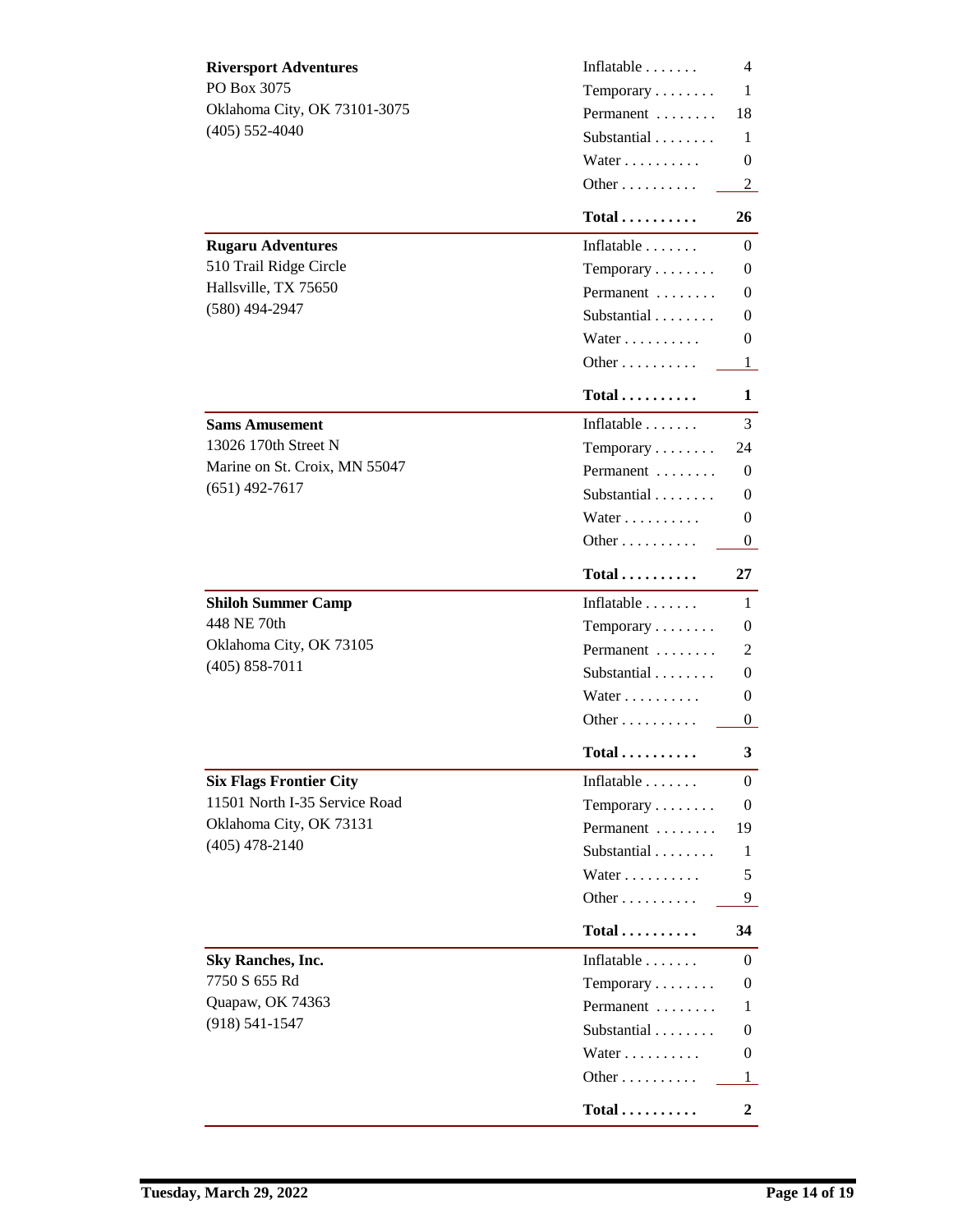| <b>Sky Zone - Edmond</b>        | Inflatable                | 0        |
|---------------------------------|---------------------------|----------|
| 2525 South Broadway             | Temporary                 | 0        |
| <b>Edmond, OK 73013</b>         | Permanent                 | 4        |
| $(405)$ 359-1631                | Substantial               | 0        |
|                                 | Water                     | 0        |
|                                 | Other                     | $\bf{0}$ |
|                                 | $Total \ldots \ldots$     | 4        |
| <b>Sky Zone - Tulsa</b>         | Inflatable $\ldots$       | 0        |
| 8306 East 61st Street           | Temporary                 | 0        |
| <b>Tulsa, OK 74133</b>          | Permanent                 | 5        |
| $(918) 877 - 7700$              | Substantial               | 0        |
|                                 | Water                     | 0        |
|                                 | Other                     | 0        |
|                                 | $Total \dots \dots \dots$ | 5        |
| <b>Space Walk of Fort Smith</b> | Inflatable $\ldots$       | 21       |
| 111183 South 4760 Road          | Temporary                 | 0        |
| Muldrow, OK 74948               | Permanent                 | 0        |
| $(479)$ 289-5393                | Substantial               | 0        |
|                                 | Water                     | 0        |
|                                 | Other                     | 0        |
|                                 | $Total \dots \dots \dots$ | 21       |
| <b>Space Walk of Muskogee</b>   | Inflatable                | 55       |
| 3000 Tull Place                 | Temporary                 | 0        |
| Muskogee, OK 74403              | Permanent                 | 0        |
| $(918) 686 - 9255$              | Substantial               | 0        |
|                                 | Water                     | 0        |
|                                 | Other                     | 0        |
|                                 | Total                     | 55       |
| <b>Space Walk of Stillwater</b> | Inflatable $\ldots$       | 91       |
| PO Box 2512                     | Temporary                 | 0        |
| Stillwater, OK 74075            | Permanent                 | 0        |
| $(405)$ 334-4639                | Substantial               | 0        |
|                                 | Water                     | 0        |
|                                 | Other                     | 0        |
|                                 | $Total \ldots \ldots$     | 91       |
| Spider Jump, Kajiman LLC        | Inflatable                | 0        |
| 2212 NW 157th Street            | Temporary                 | 1        |
| <b>Edmond, OK 73013</b>         | Permanent                 | 0        |
| $(405)$ 412-3709                | Substantial               | 0        |
|                                 | Water                     | 0        |
|                                 | Other                     | 0        |
|                                 | $Total \ldots \ldots$     | 1        |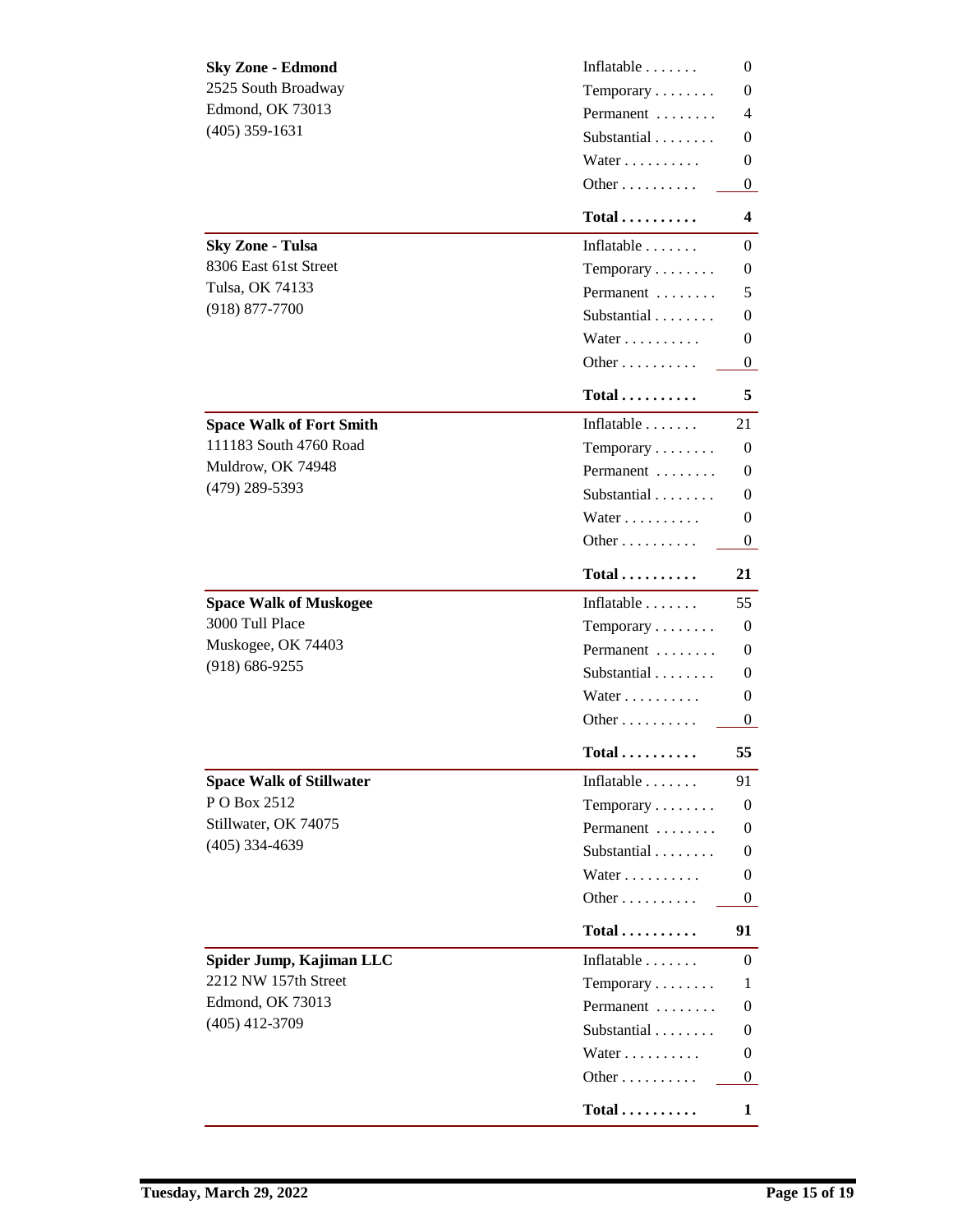| Inflatable<br><b>Spot Lite Entertainment Inc</b>         | 13           |
|----------------------------------------------------------|--------------|
| 6808 S Memorial Drive, Ste. 220<br>Temporary             | 0            |
| <b>Tulsa, OK 74113</b><br>Permanent                      | 0            |
| Substantial                                              | 0            |
| Water                                                    | 0            |
| Other                                                    | $\bf{0}$     |
| $Total \dots \dots \dots$                                | 13           |
| <b>Square One Compassion</b><br>Inflatable               | $\mathbf{2}$ |
| 5323 S 65th W Avenue<br>Temporary                        | 0            |
| <b>Tulsa, OK 74107</b><br>Permanent                      | 0            |
| $(918)$ 340-5024<br>Substantial                          | 0            |
| Water                                                    | 0            |
| Other                                                    | 0            |
| $Total$                                                  | 2            |
| Inflatable<br><b>Sugar Sand Events &amp; Inflatables</b> | 5.           |
| 10219 US-177<br>Temporary                                | 0            |
| Stratford, OK 74872<br>Permanent                         | 0            |
| Substantial                                              | 0            |
| Water                                                    | 0            |
| Other                                                    | $\bf{0}$     |
| $Total \dots \dots \dots$                                | 5.           |
| <b>Swick's Bucking Bulls LLC</b><br>Inflatable           | 0            |
| PO Box 734<br>Temporary                                  | 1            |
| Sapulpa, OK 74067<br>Permanent                           | 0            |
| Substantial                                              | 0            |
| Water                                                    | 0            |
| Other                                                    | $\mathbf{0}$ |
| Total                                                    | 1            |
| <b>Tahlequah Lumber Company</b><br>Inflatable            | 9            |
| 1701 Park Hill Rd<br>Temporary                           | 0            |
| Tahlequah, OK 74464<br>Permanent                         | 0            |
| $(918)$ 456-2506<br>Substantial                          | 0            |
| Water                                                    | 0            |
| Other                                                    | 0            |
| $Total$                                                  | 9            |
| Inflatable<br><b>Tazz Inflatables, LLC</b>               | 4            |
| 513 East Paul<br>Temporary                               | 0            |
| <b>Allen, OK 74825</b><br>Permanent                      | 0            |
| Substantial                                              | 0            |
| Water                                                    | 0            |
| Other                                                    | 0            |
| $Total \ldots \ldots$                                    | 4            |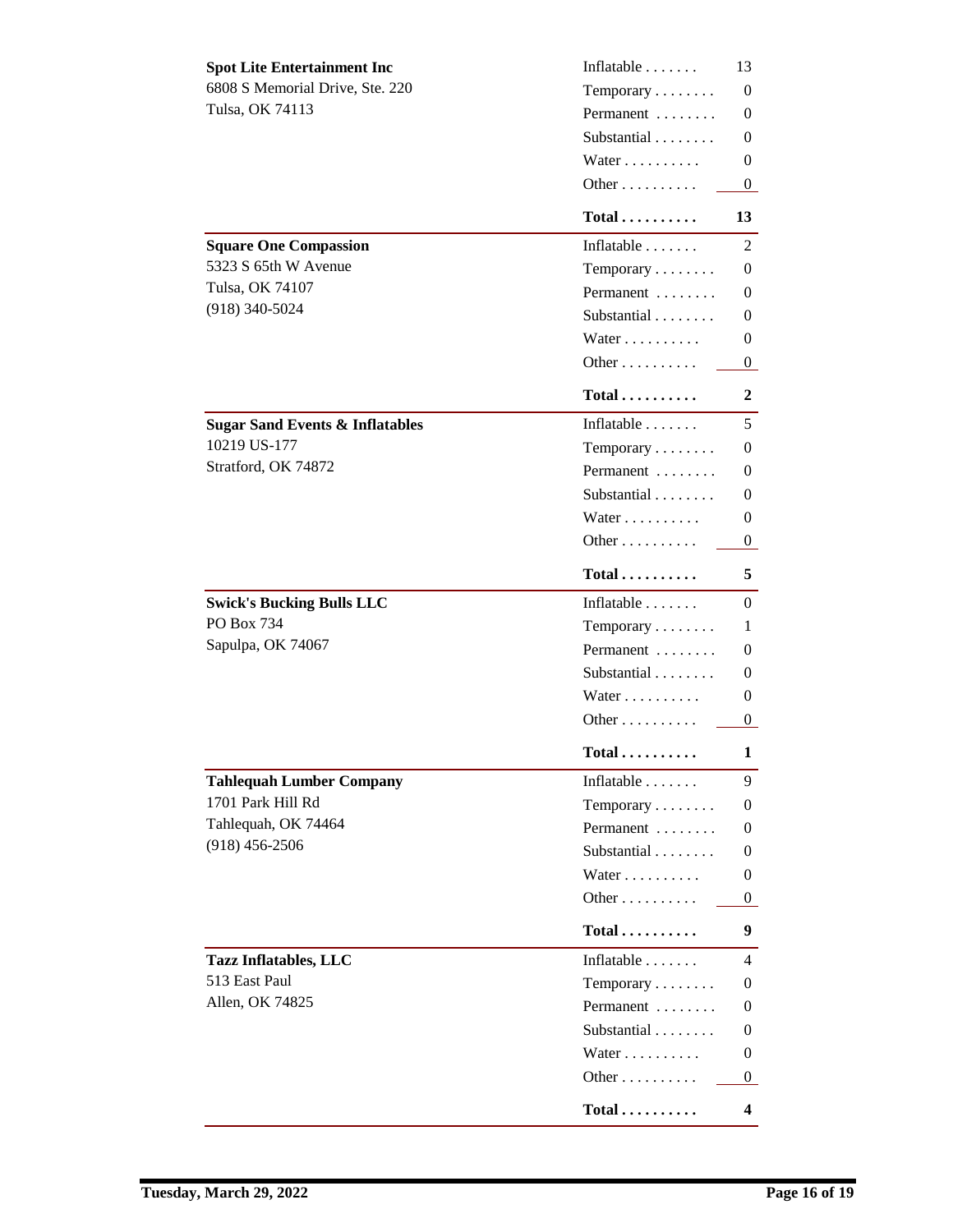| <b>The Modish Bounce House</b>         | Inflatable                   | 4            |
|----------------------------------------|------------------------------|--------------|
| 692 Megan Lane                         | Temporary                    | 0            |
| Blanchard, OK 73010                    | Permanent                    | 0            |
|                                        | Substantial                  | 0            |
|                                        | Water                        | 0            |
|                                        | Other                        | 0            |
|                                        | $Total \dots \dots \dots$    | 4            |
| <b>Tinker AFB / Outdoor Recreation</b> | Inflatable $\ldots \ldots$   | 14           |
| 6120 Arnold Street                     | Temporary                    | 0            |
| Tinker AFB, OK 73145                   | Permanent                    | 0            |
| $(405)$ 734-5875                       | Substantial                  | 0            |
|                                        | Water                        | 0            |
|                                        | Other                        | $\bf{0}$     |
|                                        | $Total \ldots \ldots$        | 14           |
| <b>True Rentals LLC</b>                | Inflatable                   | 13           |
| 468905 E 1070 Road                     | Temporary                    | 0            |
| Sallisaw, OK 74955                     | Permanent                    | 0            |
| $(970)$ 430-8106                       | Substantial                  | 0            |
|                                        | Water                        | 0            |
|                                        | Other                        | $\bf{0}$     |
|                                        | $Total \ldots \ldots \ldots$ | 13           |
| <b>Tulsa Zoo Management</b>            | Inflatable                   | 0            |
| 6421 E 36th St North                   | Temporary                    | 0            |
| Tulsa, OK 74115-2102                   | Permanent                    | 5            |
| $(918) 669 - 6601$                     | Substantial                  | 0            |
|                                        | Water                        | 0            |
|                                        | Other                        | $\mathbf{2}$ |
|                                        | $Total \dots \dots \dots$    | 7            |
| <b>University of Central Oklahoma</b>  | Inflatable                   | 0            |
| <b>100 North University Drive</b>      | Temporary                    | 0            |
| <b>Edmond, OK 73034</b>                | Permanent                    | 1            |
| $(405)$ 974-3143                       | Substantial                  | 0            |
|                                        | Water                        | 0            |
|                                        | Other                        | 0            |
|                                        | $Total \dots \dots \dots$    | 1            |
| <b>Urban Air-Ardmore</b>               | Inflatable                   | 0            |
| 1601 Woerz Way                         | Temporary                    | 0            |
| Ardmore, OK 73401                      | Permanent                    | 9            |
|                                        | Substantial                  | 0            |
|                                        | Water                        | 0            |
|                                        | Other                        | 0            |
|                                        | $Total$                      | 9            |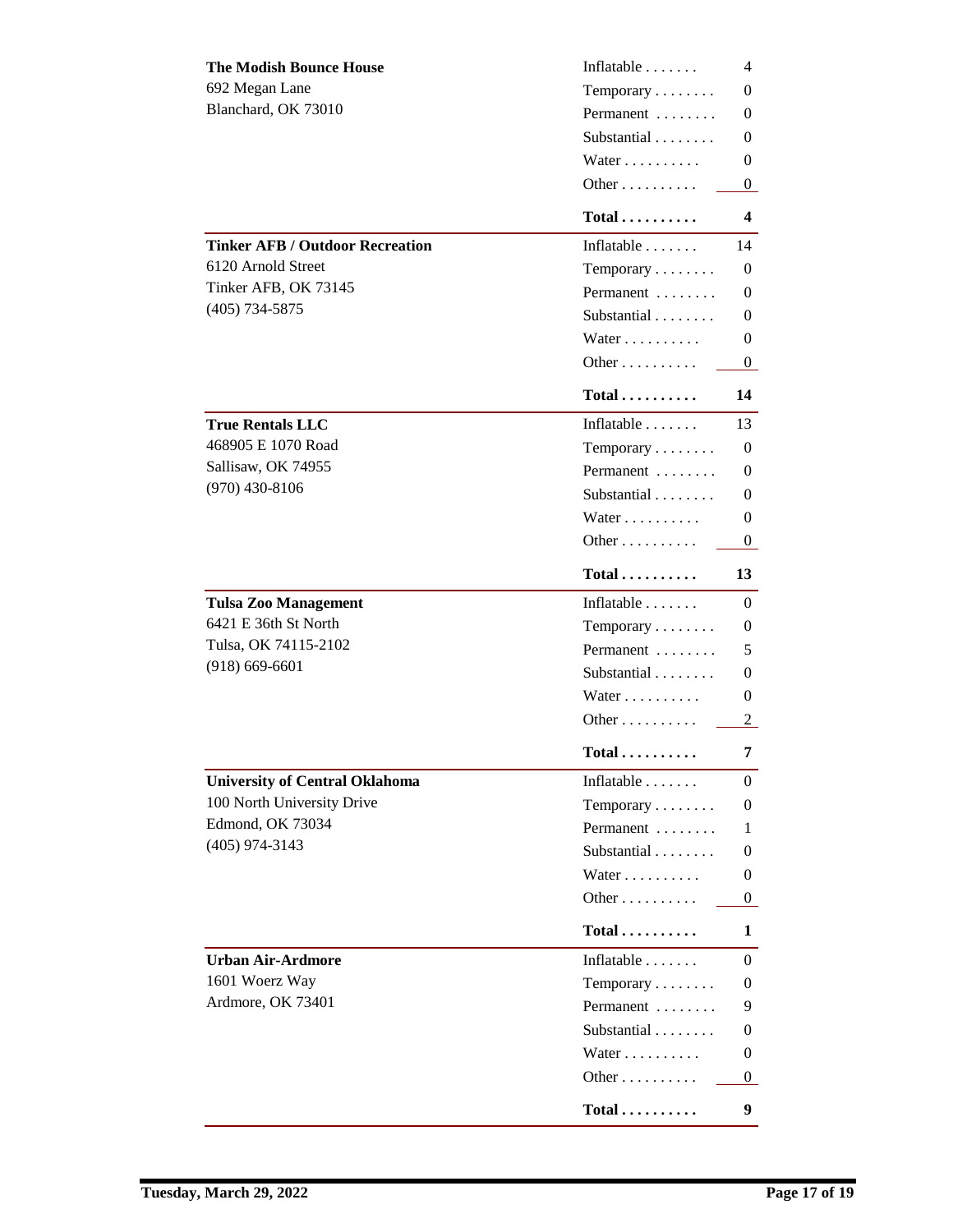| <b>Urban Air-Lawton</b>         | Inflatable                 | 0        |
|---------------------------------|----------------------------|----------|
| 5324 NW Cache Road              | Temporary                  | 0        |
| <b>Lawton, OK 73505</b>         | Permanent                  | 15       |
| $(580)$ 699-8011                | Substantial                | 0        |
|                                 | Water                      | 0        |
|                                 | Other                      | $\bf{0}$ |
|                                 | $Total$                    | 15       |
| <b>Urban Air-Moore</b>          | Inflatable $\ldots$        | 0        |
| 2800 S. Telephone Road          | Temporary                  | 0        |
| <b>Moore, OK 73160</b>          | Permanent                  | 13       |
| $(405)$ 676-8233                | Substantial                | 0        |
|                                 | Water                      | 0        |
|                                 | Other                      | 1        |
|                                 | Total                      | 14       |
| <b>Urban Air-Tulsa</b>          | Inflatable $\ldots$        | 0        |
| 11290 Sugar Mille Lane          | Temporary                  | 0        |
| Frisco, TX 75033                | Permanent                  | 15       |
|                                 | Substantial                | 0        |
|                                 | Water                      | 0        |
|                                 | Other                      | $\bf{0}$ |
|                                 | $Total$                    | 15       |
| <b>Vance Air Force Base</b>     | Inflatable $\ldots \ldots$ | 6        |
| Scott Road, Building 244 Dock 4 | Temporary                  | 0        |
| Enid, OK 73703                  | Permanent                  | 0        |
|                                 | Substantial                | 0        |
|                                 | Water                      | 0        |
|                                 | Other                      | 0        |
|                                 | $Total \dots \dots \dots$  | 6        |
| <b>Victory Family Church</b>    | Inflatable                 | 4        |
| <b>4343 N Flood</b>             | Temporary                  | 0        |
| <b>Norman, OK 73069</b>         | Permanent                  | 0        |
| $(405)$ 107-0976                | Substantial                | 0        |
|                                 | Water                      | 0        |
|                                 | Other                      | 0        |
|                                 | Total                      | 4        |
| <b>Wagoner Lumber</b>           | Inflatable $\ldots \ldots$ | 1        |
| 1701 S Park Hill Road           | Temporary                  | 0        |
| Tahlequah, OK 74464             | Permanent                  | 0        |
| $(918)$ 485-2164                | Substantial                | 0        |
|                                 | Water                      | 0        |
|                                 | Other                      | 0        |
|                                 | $Total \dots \dots \dots$  | 1        |